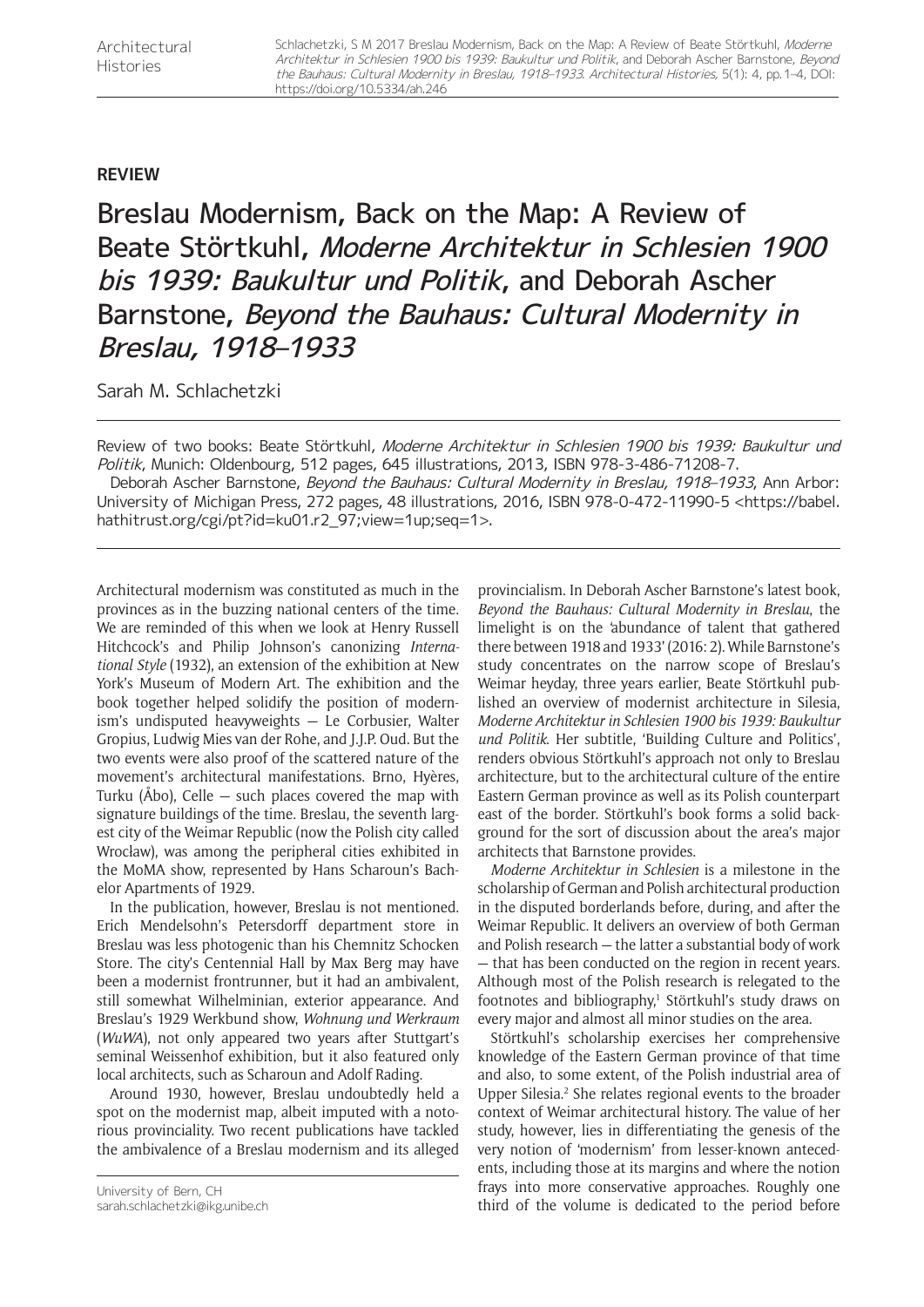World War I, focusing most prominently on Hans Poelzig's early years in Breslau and Max Berg's Centennial Hall. Apart from the nationally important figures of Poelzig and Berg, much neglected by historiography of the period, Störtkuhl assesses the role of the province around Breslau as its center  $-$  a theme that continues throughout the book, zooming in as it does on the interwar era.

While others fell into oblivion, some Breslau protagonists continued to play a role in architectural history after World War II, such as the notable examples of Hans Scharoun and Ernst May. Störtkuhl elaborately scrutinizes May's work in Breslau, which includes the housing estates in the rural areas around the city as well as in parts of Upper Silesia, planned and constructed right after World War I, during the years in which May had taken up the directorship of the Silesian Homestead (Schlesische Heimstätte). Before he went on to Frankfurt-am-Main to realize the full-fledged modernist housing program of Neues Frankfurt, May and his team had developed prototypes in Breslau for standardized rural dwellings that would counteract the bleak housing crisis of the early, unstable Weimar years. In Störtkuhl's narrative, the work of the Homestead office, nothing close to modernist in appearance, is shrewdly set in relation to Berg's utopian high-rise plans of 1920 and to other takes on interwar urbanism.

Störtkuhl's decision to keep the chapter called 'Neues Bauen in Breslau' relatively short (it comprises a mere 30 pages) mirrors the strength of her study: to provide the reader with a balanced account of Silesian and (more broadly) Weimar 'building culture' at the time — which was not at all limited to Neues Bauen (see Kähler 1996). Moreover, the author consistently analyzes German architectural achievements against the backdrop of what was happening on the other side of the border. The postwar dispute around the coal-rich area of Upper Silesia and the consequences of the 1921 plebiscite indubitably call for a comparative view of the region; and Störtkuhl provides astute interpretations of the cultural antagonism alongside the fluid border.

Architectural production in the German as well as the Polish province represents a telling example of the fundamental relationship between building, politics, and economy. Representational architecture in the young Silesian Voivodeship, which after the plebiscite had become part of the newly re-established Polish Republic, and above all the neo-classicist Sejm building in Katowice (1924–1929), reflects the political importance of the industrial area for both nations. Störtkuhl analyzes Silesia as it was, historically — a province between the nations whose architectural heritage can only be understood through a bi-national take on its past. While Berg's high-rise visions in Breslau were completely illusionary right after the war, Katowice experienced the advent of moderately scaled high towers in the 1930s, designed by such ambitious architects as Tadeusz Michejda and Karol Schayer, who rendered it a modern little "city of skyscrapers".3 Polish modernism was then cut short by the German invasion. Although treated in a mere twenty pages as nothing more than an outlook

on what was to come, the National Socialist propaganda around the German *Siedlung* as well as the urbanistic redesign of Gau-city Breslau ends Störtkuhl's account of the interwar years in Berlin's periphery.

The virtue of *Moderne Architektur in Schlesien* is also its drawback. It scrutinizes every major theme from *Heimatstil*, expressionist, housing, and representational architecture, up to broader urbanistic schemes. It integrates Polish as well as German research on the region and extends beyond it in astute conclusions. As is the case with most studies ambitious to cover a large quantity of works and a substantial period of time, however, the book offers neither a strong thesis nor a stringent argument to which it might have referred along the way. This is not what Störtkuhl intended and it is not what the book delivers. It instead reads as a highly informed compendium of the research conducted until now, the author's own as well as that of other scholars. And, abundantly illustrated, it offers numerous starting points for further in-depth studies.

Barnstone's *Beyond the Bauhaus*, published three years after Störtkuhl's volume, scarcely moves beyond the existing research  $-$  including her own previous publications. What is more, as a scholar of Weimar modernism Barnstone reads German sources and cites some of Störtkuhl's earlier studies, yet in no way gives credit to her German colleague's vast research. Incomprehensibly, she nowhere mentions Störtkuhl's *Moderne Architektur in Schlesien*. In the age of the Internet, where publication profiles are easily accessible, this leaves the aftertaste of an evasive academic morale at best and dishonesty at worst. Veiling the merits of others is a disservice also extended to scholars such as Christine Nielsen, Jadwiga Urbanik, and Petra Hölscher, all of whom are mentioned but never given comprehensive credit (see Nielsen 1996 and 1999; Urbanik 2010; Hölscher 2003).

*Beyond the Bauhaus* is organized into six chapters, each focused on another aspect of Breslau's cultural modernity. While the main emphasis is laid on architecture in and around its urban center, three chapters deal with the broader art scene of the city. The chapter on Breslau's art academy — where Poelzig, Rading, Scharoun, and later Lauterbach all taught at a given moment — is an enhanced version of Barnstone's article 'Not the Bauhaus', from 2008. It judiciously reworks the theme of Breslau's marginality not only in contemporary Weimar culture, but from both a geographical as well as a mental perspective. Although in tone almost a mirror image of the inferiority complex Breslauers often harbored in the 1920s, Barnstone correctly and consistently seeks to reconstruct what Breslau was before its disappearance behind the Iron Curtain. Her main aim is to tackle the inverted question raised in the beginning of her book: 'Why Breslau matters'. The answer is an apt characterization of Breslau's ambivalent modernity: the city gave rise to a substantial urban modernism, with seminal buildings such as Berg's early hydroelectric power stations, Mendelsohn's Petersdorff, or Hermann Dernburg's Wertheim department store. And its great event of 1929, the Werkbund exhibition *WuWA*, certainly deserves more historiographical attention than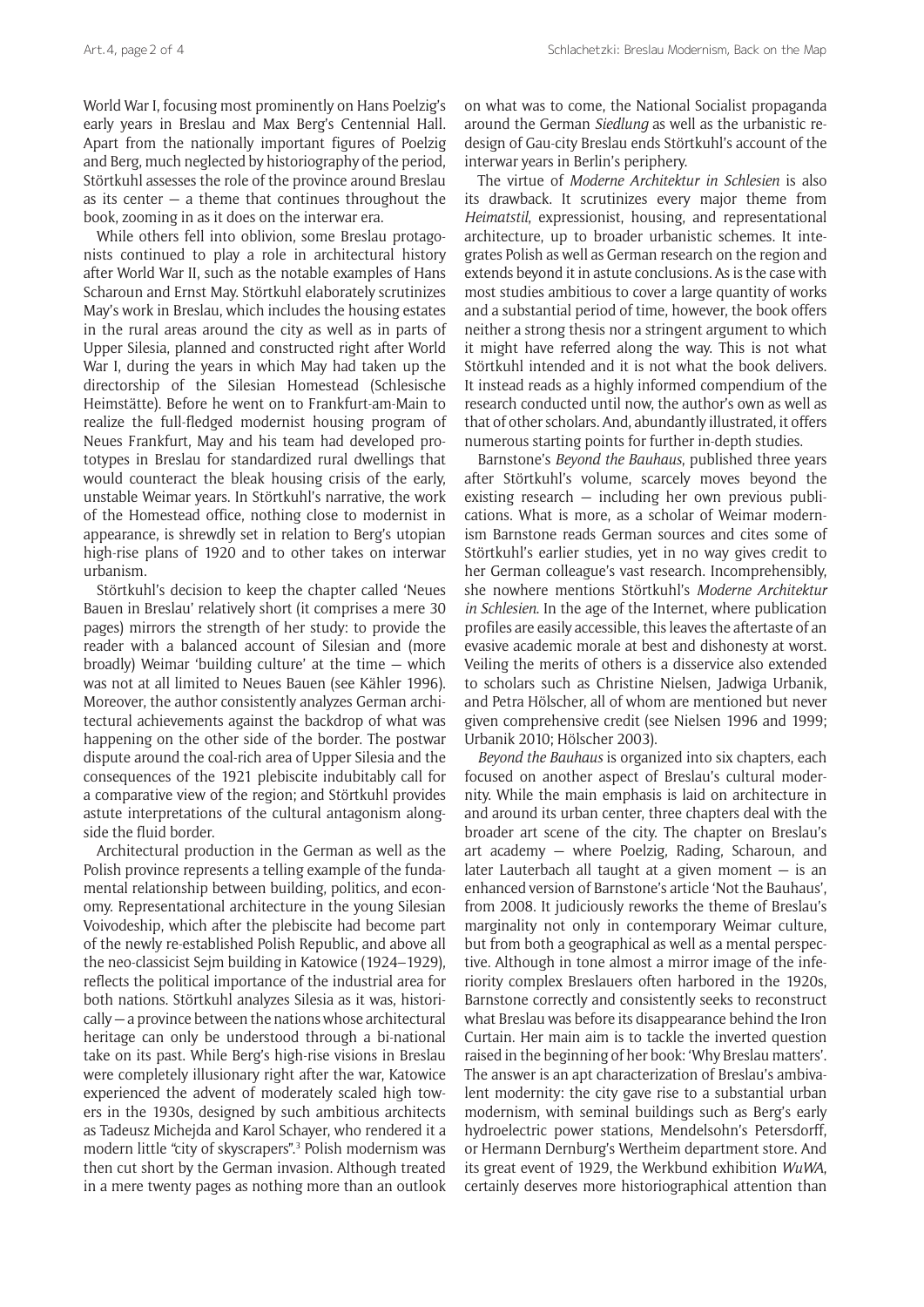it has received so far, even 25 years after the fall of communism. Yet Breslau was located in the country's proverbially backward east, and it never escaped its retrograde reputation. Even the promising *WuWA* ended in a citywide crisis, which had Scharoun, Rading, or Johannes Molzahn indignantly leave the local Werkbund chapter.

It might be the logic of the English-speaking academic market that has the author justify time and again that Breslau, peripheral as it might have been, *was* modern *too*. While little of the research on the Oder city has been made available to the English-speaking public,<sup>4</sup> the great value of Barnstone's volume is to provide the reader with an overview of Breslau architecture and art during the Weimar Republic.

Probably the strongest part of the book is the chapter shedding light on Breslau's art collectors and art associations. Drawing on earlier research on the primarily Jewish scene of art collectors and museum benefactors, Barnstone judiciously illustrates Breslau's rich cultural life. Home to prominent individuals, such as Carl Sachs and Max Silberberg, Breslau at one point hosted outstanding art collections, now scattered between Zurich, Paris, and São Paolo.

*Beyond the Bauhaus* transmits a clear sense of Breslau's unfavorable hinterland status. The importance of regionalist attitudes for Silesian culture is a point worth stressing as much as Barnstone does. As she never mentions today's Polish street and place names, her book, however, unfortunately re-*constructs* a city in an almost atemporal realm. Not to mention them once, not even in the footnotes, is to untether as ahistorical this modernist Atlantis, which in her hands has seemingly no correlation in the present.

Apart from numerous typographical errors, *Beyond the Bauhaus* features outright mistakes. Breslau was located in Silesia, not in East Prussia.<sup>5</sup> In the original source, 'Stadtbaurat a.D. Berg' ('a. D.' meaning retired) turns into an obscure 'city architect D. Berg' (137), whom the author distinguishes from Breslau's local matador *Max* Berg (245). Or we read of 'cities like Hesse and Weimar' (109). It is a pity that the first major English publication attempting an overview of Breslau's cultural life during the Weimar Republic has not been better edited. The elimination of unnecessary mistakes would not have improved Barnstone's lack of critical discourse analysis when dealing with the sources and architects' writings. But it would have cast less of a shadow over her welcome endeavor finally to insert Breslau into an English historiography of architecture and art.

It is the great achievement of a critical historiography to analyze also those developments that either were cut short or were highly ambivalent to start with. While modernity's appeal to researchers continues to derive, to a large extent, from the lure of a Benjaminian view on the metropolis, the subject requires still more differentiating analyses of the periphery in all its contradictions. Both *Moderne Architektur in Schlesien* and *Beyond the Bauhaus* evidence an increased recent attention to the significant history of a modernism outside of the cultural and national centers.

A greater volume of research prepared to breach borders (in the sense of a *histoire croisée*) and disciplines (scrutinizing the aesthetic with respect to the political realm) is crucial for a broader understanding of the cultural as well as architectural modernity beyond a romanticizing conception of the 'metropolitan modern'. Another look at Hitchcock's and Johnson's canon illustrates the complexity of what modernism 'was' in 1932. Places in their selection have re-surfaced from the obscuring east–west divide. Lesser-known architects, like the *Siedlung* designer Otto Haesler, once much praised by Johnson, deserve reevaluation, too, as their careers have often been veiled by historical developments. In that sense, Barnstone's title is a call worth following: moving 'beyond the Bauhaus', beyond its Harvard import as well as its re-export into Europe, is of incomparably higher value to the historiography of architecture than the continued repetition of modern tropes.

## **Notes**

- <sup>1</sup> For a more elaborate critique of Störtkuhl's use of Polish citations, see Zabłocka-Kos (2013).
- <sup>2</sup> Her research benefits from eminent Polish researchers, such as Ewa Chojecka and Irma Kozina, and from her ongoing collaboration with Jerzy Ilkosz.
- <sup>3</sup> This refers to a Polish journal headline of 1932, cited in Störtkuhl (2013: 346).
- <sup>4</sup> Two fortunate exceptions are Ilkosz (2006) and Urbanik (2010).
- <sup>5</sup> 'Breslau was both different from and similar to other German cities, unique because of its location in East Prussia' (Barnstone 2016: 8).

## **Competing Interests**

The author has no competing interests to declare.

## **References**

- **Barnstone, D A** 2008 Not the Bauhaus: The Breslau Academy of Art and Applied Arts. *Journal of Architectural Education*, 62: 46–55. DOI: [https://doi.org/10.1111/](https://doi.org/10.1111/j.1531-314X.2008.00215.x) [j.1531-314X.2008.00215.x](https://doi.org/10.1111/j.1531-314X.2008.00215.x)
- **Barnstone, D A** 2016 *Beyond the Bauhaus: Cultural Modernity in Breslau, 1918–1933*. Ann Arbor: University of Michigan Press. DOI: [https://doi.org/10.3998/](https://doi.org/10.3998/mpub.8749103) [mpub.8749103](https://doi.org/10.3998/mpub.8749103)
- **Hitchcock, H-R** and **Johnson, P** 1932 *The International Style*. New York and London: Norton & Company.
- **Hölscher, P** 2003 *Die Akademie für Kunst und Kunstgewerbe zu Breslau: Wege einer Kunstschule 1791–1932*. Kiel: Ludwig.
- **Ilkosz, J** 2006 *Max Berg's Centennial Hall and Exhibition Grounds in Wrocław*. Wrocław: Muzeum Architektury.
- **Kähler, G** 1996 Nicht nur Neues Bauen! Stadtbau, Wohnung, Architektur. In: Kähler, G (ed.) *Geschichte des Wohnens, Band 4: 1918–1945: Reform, Reaktion, Zerstörung*. Stuttgart: Deutsche Verlags-Anstalt. 303–452.
- **Nielsen, C** 1996 Breslau und die Werkbundsiedlung 1929: Planungsideen und Wohnkonzepte. In: Institut für Auslandsbeziehungen (ed.) *Auf dem Weg zum Neuen*